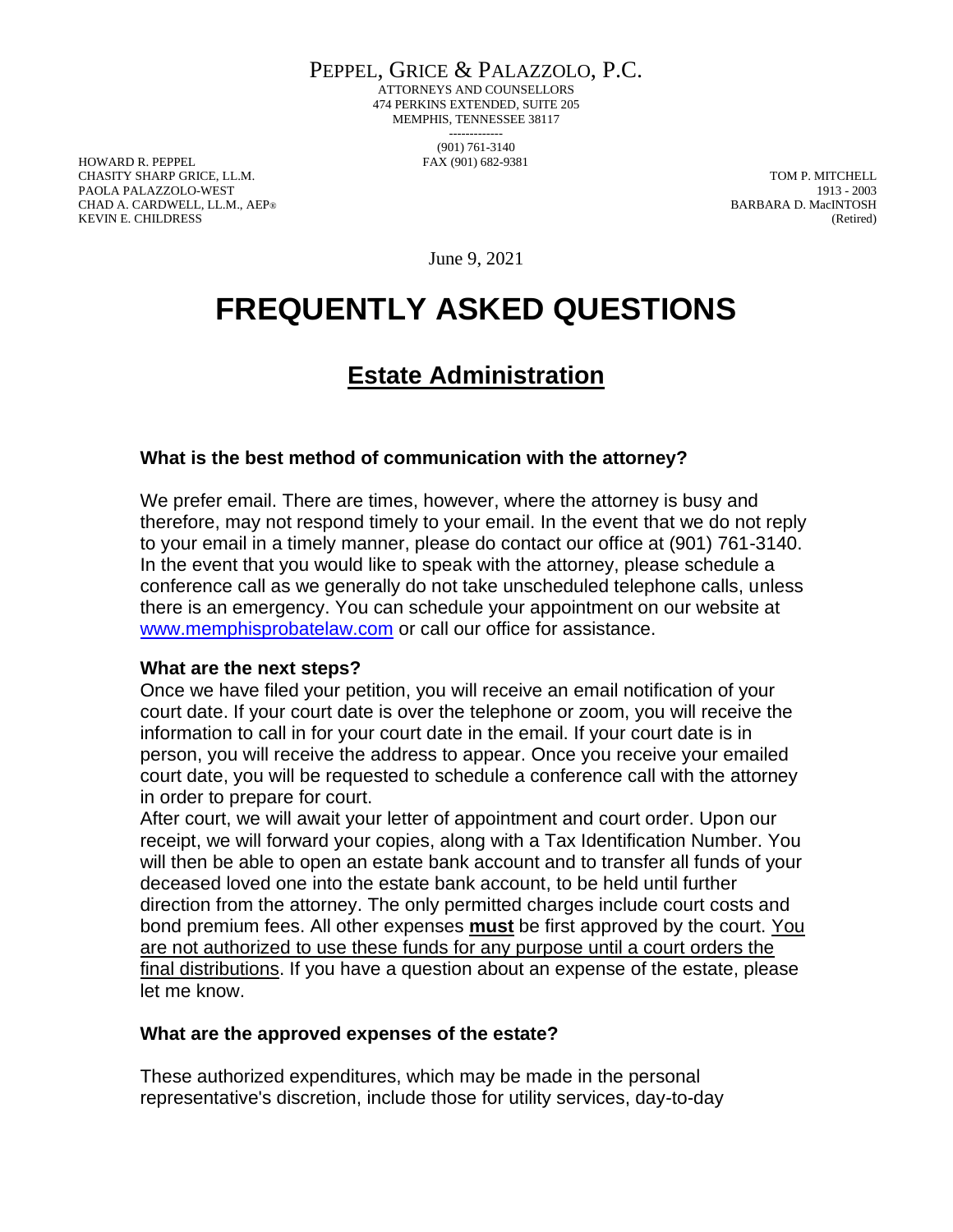# PEPPEL, GRICE & PALAZZOLO, P.C.

ATTORNEYS AND COUNSELLORS 474 PERKINS EXTENDED, SUITE 205 MEMPHIS, TENNESSEE 38117 -------------

(901) 761-3140

HOWARD R. PEPPEL FAX (901) 682-9381 CHASITY SHARP GRICE, LL.M. TOM P. MITCHELL PAOLA PALAZZOLO-WEST 1913 - 2003 CHAD A. CARDWELL, LL.M., AEP® BARBARA D. MacINTOSH KEVIN E. CHILDRESS (Retired)

maintenance, lawn service, and insurance premiums for real property but does not include mortgage note payments, real estate taxes, major repairs or other extraordinary expenses. Further, expenses for real property must not exceed four months from the date of the opening of the estate.

Other approved expenses of the estate include funeral expenses. Attorney's fees ranges from \$100 to \$300 per hour based on experience and specialization. We charge an hourly rate of \$300 for probate matters. Expenses for the bond premiums are normally calculated at one-half of one percent (0.5%), which is equal to \$500 for every \$100,000 of estate assets. Finally, the court costs (fees paid to the clerk) can be as much as \$500.

### **How long should it take to close the estate?**

An estate must be open for a minimum of 4 months from the first date of publication of the notice to creditors. The publication is usually in the newspaper about one week after the initial opening of the estate. An estate can be opened for years and is not usually ready to close until all assets are transferred into the estate bank account and all outstanding creditors are paid.

#### **Would there be other expenses due in my case?**

As you are aware, you paid a non-refundable deposit to cover legal fees on this matter. Depending on the amount of work required on your case, however, that deposit may not likely to cover your entire case. Additionally, each year you will be required to post bond to protect the balance of the funds managed by you. For example, if the estate has \$50,000 worth of assets, then you may be required to post \$50,000, whose premium may be approximately \$400.00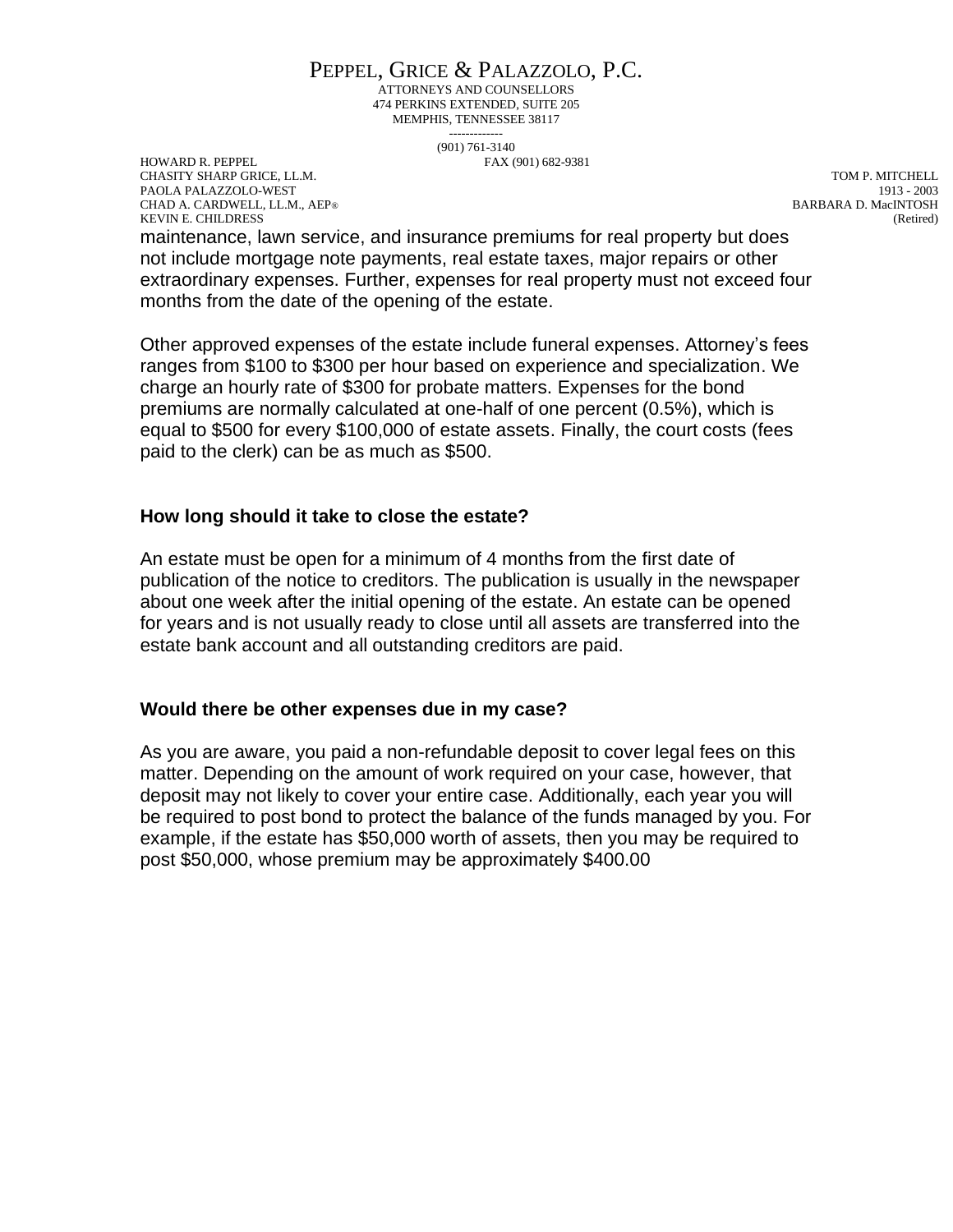PEPPEL, GRICE & PALAZZOLO, P.C. ATTORNEYS AND COUNSELLORS 474 PERKINS EXTENDED, SUITE 205 MEMPHIS, TENNESSEE 38117

> ------------- (901) 761-3140

HOWARD R. PEPPEL FAX (901) 682-9381 CHASITY SHARP GRICE, LL.M. TOM P. MITCHELL PAOLA PALAZZOLO-WEST 1913 - 2003 CHAD A. CARDWELL, LL.M., AEP® BARBARA D. MacINTOSH KEVIN E. CHILDRESS (Retired)

# **CONSERVATORSHIP/GUARDIANSHIP**

### **What is the best method of communication with the attorney?**

We prefer email. There are times, however, where the attorney is busy and, therefore, may not respond timely to your email. In the event that we do not reply to your email in a timely manner, please do contact our office at 901-761-3140. In the event that you would like to speak with the attorney, please schedule a conference call as we generally do not take unscheduled telephone calls, unless there is an emergency. You can schedule your appointment on our website at [www.memphisprobatelaw.com](http://www.memphisprobatelaw.com/) or call our office for assistance.

### **What are the next steps?**

We are unable to proceed on your case until or unless an Affidavit of Physician has already been filed. In the event that we have already filed on in your case, then the next step would likely be to get a Guardian ad litem appointed. A Guardian ad litem is an attorney who is appointed by the court for the purpose of investigating the petition and to give an opinion to the court. You will likely get a call from the Guardian ad litem. You should be ready to provide whatever documentation requested to the Guardian ad litem.

Once you are appointed as Conservator or Guardian, you will need to file a Property Management Plan, which is a budget of your loved one's money. We will work together to create this document and ensure that it is filed with the court. The court will need to approve the Property Management Plan. Additionally, each year you will be required to post bond to protect the balance of the funds managed by you. For example, if the estate has \$50,000 worth of assets, then you may be required to post a \$50,000, whose premium may be approximately \$400.00. Finally, you will have to file an accounting every year to detail all funds held on behalf of your loved one.

#### **Would there be other expenses due in my case?**

As you are aware, you paid a non-refundable deposit to cover legal fees on this matter. Depending on the amount of work required on your case, however, that